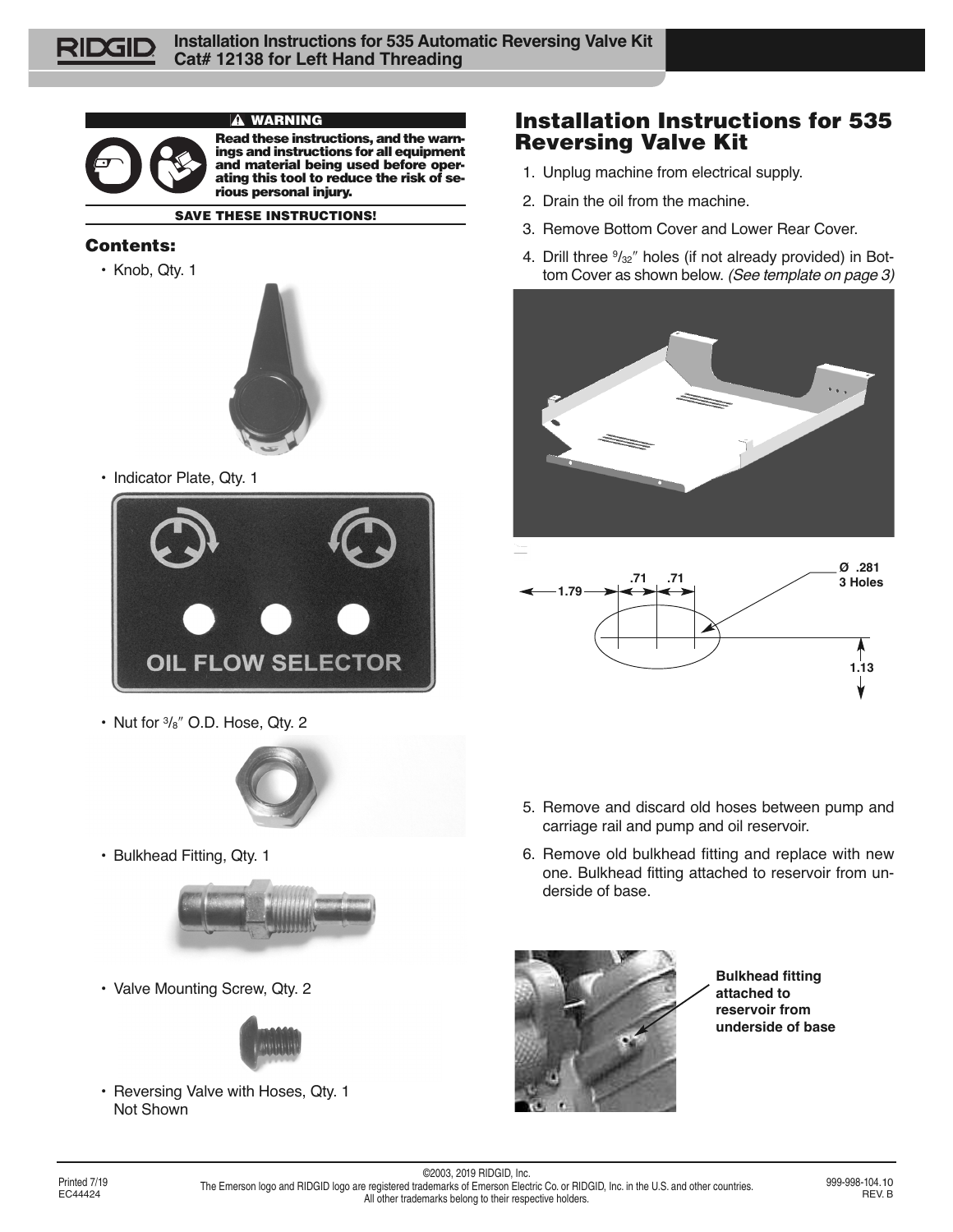7. Install Reversing Valve Assembly onto Bottom Cover as shown below. Note that hoses at port 2) and 4) have been removed for clarity. Assembly is shipped with all four hoses attached to valve. Port # is marked on valve body.





*See page 3* for reversing valve schematic

- 8. Attach longest hose from port 2 on reversing valve to carriage rail.
- 9. Attach largest O.D. hose from port 3 to bulkhead fitting on reservoir. Secure with hose clamp.
- 10. Attach hoses from port 1 and 4 after installing bottom cover.
- 11. Install bottom cover. Be careful not to kink hoses.
- 12. Attach hose from port #1 to side of pump marked "IN" using nut provided.
- 13. Attach hose from port #4 to side of pump marked "OUT" using nut provided.
- 14. Replace lower back cover. Make sure that wires and hoses **do not** contact belt or pulleys.
- 15. Fill the machine with oil, connect to the power supply, and check for leaks.

Schematic – Oil Flow Reversing Valve

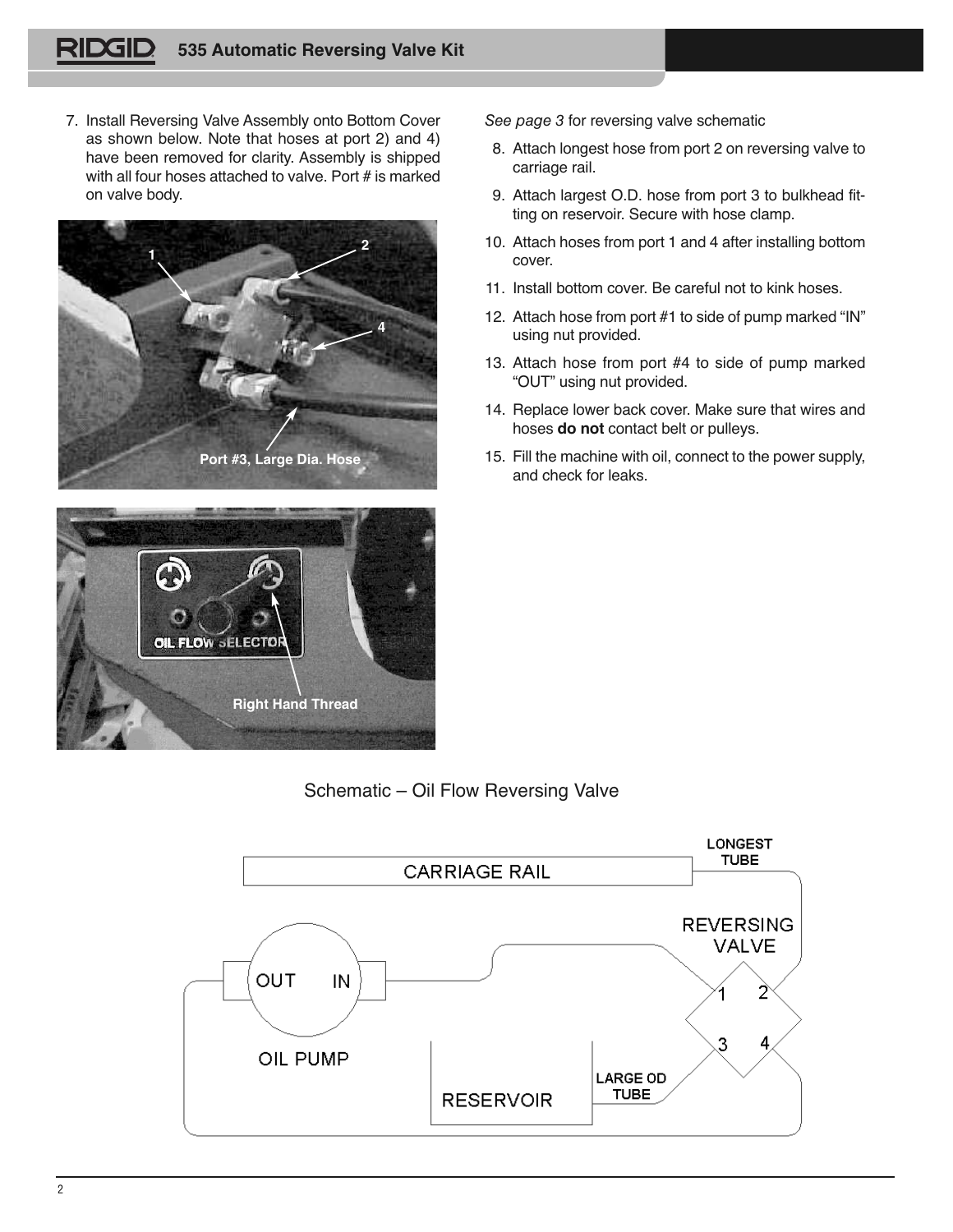$---------$  Cut Here for Full Size Template  $----------$